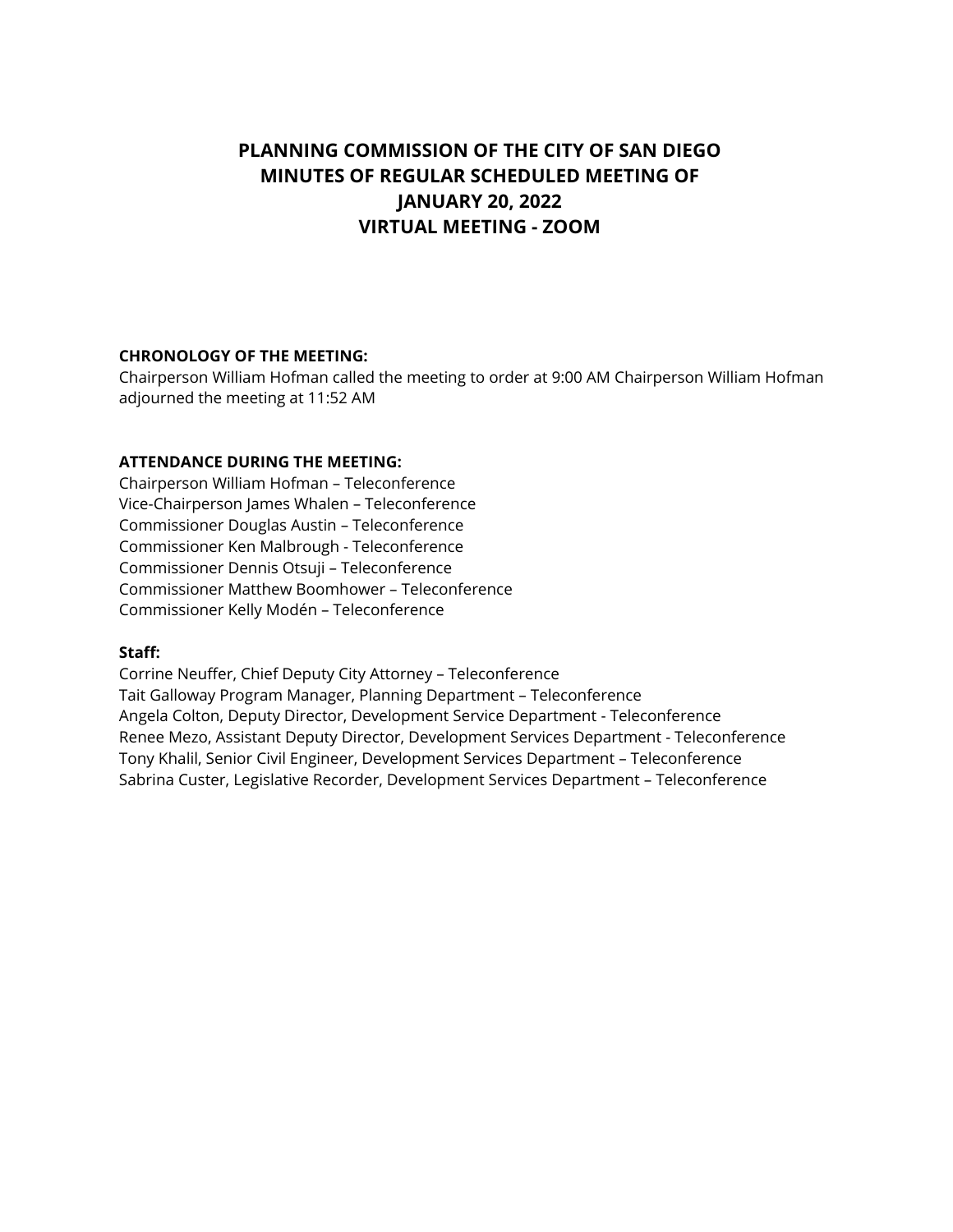### **ANNOUNCEMENTS/NON-AGENDA PUBLIC COMMENT**

Non-Agenda Public Comment: Dana Givot, Kathleen Lippett, and Lisa Sinclair, William Perino, Terry Ann Scully

### **REQUESTS FOR ITEMS TO BE CONTINUED AND/OR WITHDRAWN**

None

# **REQUEST FOR ITEMS TO BE PLACED ON CONSENT AGENDA**

None

### **APPROVAL OF THE AGENDA**

Item #2 Amendments to Municipal Code Related to Community Planning Group Reform was moved to be heard first on the agenda.

#### **DIRECTOR'S REPORT**

Angela Colton, Development Services Department introduced Renee Mezo as the new Assistant Deputy Director of the Project Management Division at Development Services Department. Also, Laura Gates who is the new Deputy Director over the Cannabis Division.

Angela informed the Planning Commission that the City Council has decided they are going to go into a hybrid meeting format starting next week. Our understanding is it is optional for the councilmembers to choose to participate in person in council chambers for City Council meetings or for the City Council Committee meetings. There will be no other meeting types held in council chambers at this time. My understanding is they are still doing everything on Zoom so those who choose not to attend in chambers will be on a laptop over Zoom in other location. The staffing level is being kept to a minimum as well. This hybrid format will last a couple months. Planning Commission will remain on Zoom for the foreseeable future until we hear otherwise. In the background of all this the Boards and Commission is checking vaccination status on all Planning Commission members as well as members on other Boards and Commissions.

Tait Galloway, Planning Department announced that in March they will be presenting a workshop for the University Community Plan Update. Also, we most likely will be having a future workshop for Mira Mesa sometime in the Spring.

#### **COMMISSION COMMENT**

None

#### **AGENDA ITEMS**

# **ITEM 1: GATEWAY CANNABIS OUTLET REQUEST FOR RECONSIDERATION – PROJECT # 660383 City Council District:** 9 **Plan Area**: Southeastern San Diego **Staff:** Travis Cleveland

Speakers on the project: Shaun Chamberlin, Peggy Walker, Tyler Linville, dawn Kamil, Francine Maxwell, Kathleen Lippett, Sharon Whitehurst-Payne, William Perino, Becky Rapp Kelly McCormick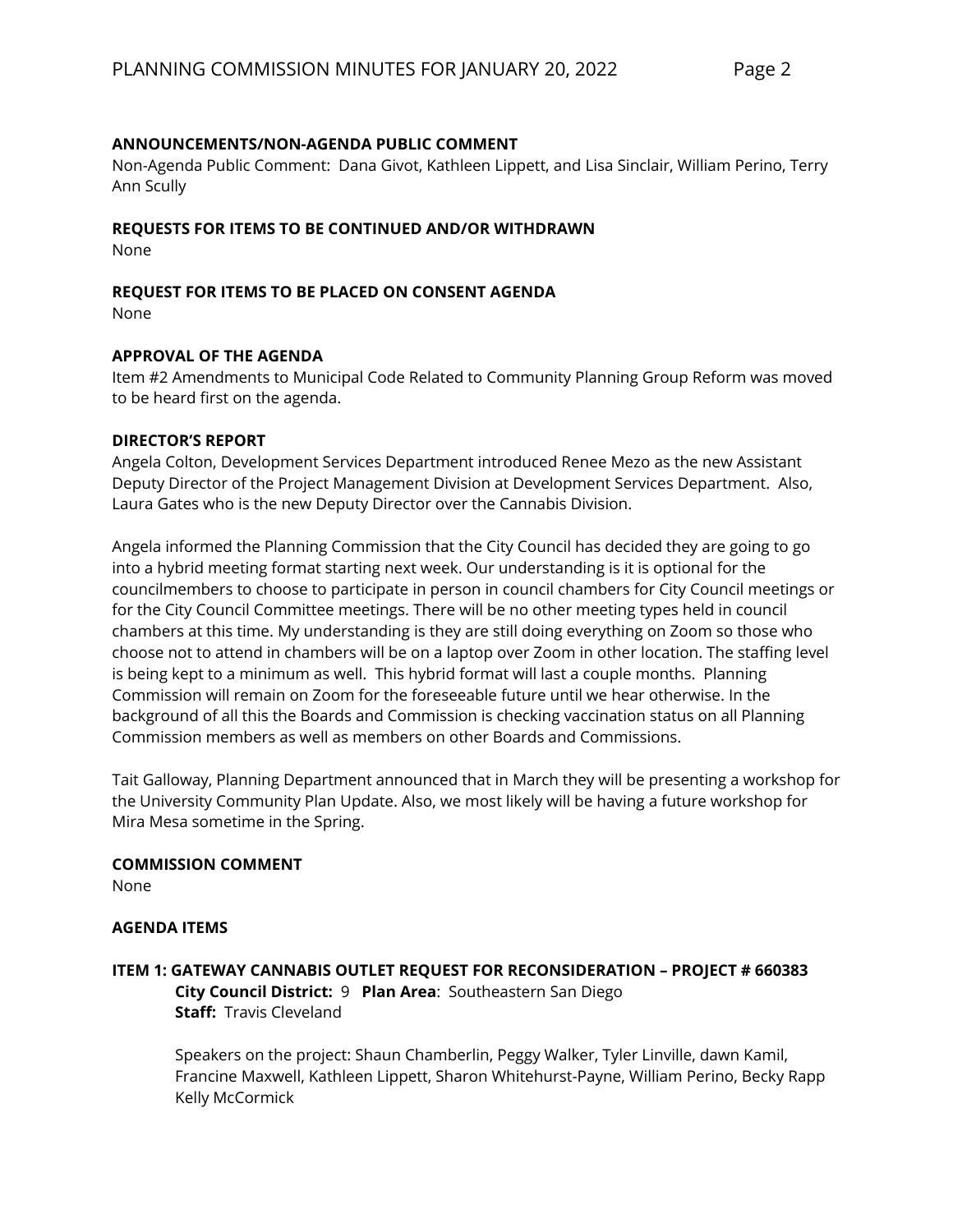# **COMMISSION ACTION:**

MOTION BY COMMISSIONER BOOMHOWER TO:

• APPROVE TO SUSPEND THE PERMANENT RULES BEFORE MAKING A VOTE ON THE REQUEST FOR RECONSIDERATION.

Second by Vice-Chairperson Whalen. The motion passed by a vote of 7-0-0 with Commissioners Hofman, Otsuji, Austin, Modén, Malbrough, Boomhower and Whalen yea MOTION BY COMMISSIONER AUSTIN TO:

• APPROVE TO RECONSIDER. UNDER PERMANENT RULES, COMMISSIONER AUSTIN BASED THE MOTION ON ERRONEOUS INFORMATION PRESENTED AT THE HEARING.

Second by Vice-Chairperson Whalen. The motion passed by a vote of 6-1-0 with Commissioners Otsuji, Austin, Modén, Malbrough, Boomhower and Whalen yea. Chairperson Hofman voting no.

# **ITEM 2: AMENDMENTS TO MUNICIPAL CODE RELATED TO COMMUNITY PLANNING GROUP REFORM**

 **City Council District:** All **Plan Area**: Citywide **Staff:** Councilmember Joe LaCava

Speakers on the project: Clint Daniels, Shaun Chamberlin, Kathleen, Neil, Samantha Jenkins, Wally Wulfeck, Oscar Tavera, Jesse O'Sullivan, Francine Maxwell, Sparky Mitra, Pat Sexton, Rachel Graham, Adin Lin, Lorna Zukas, Leana Cortez, Peggy Walker, Gail Friedt, Ray Weiss, Sandra Stahl, Sharon Gehl, Kathy Vandenheuvel, Melanie Cohn, Kathleen Lippett, Michael Donovan, Alex Zukas, Paul Jameson, William Perino, Geoff Hueter, Vicki Granowitz, Philip Belzeski, Dike Anyiwo, Ryan Clumper, Helen Rowe Allen, Tom Brady, Julie Hamilton

#### *Break @ 10:44 to 10:50*

# **COMMISSION ACTION:**

MOTION BY VICE-CHAIRPERSON WHALEN TO:

- RECOMMEND CITY COUNCIL TO APPROVE REQUESTED AMENDMENTS TO MUNICIPAL CODE TO ENSURE THE ROLE OF THE CITY'S COMMUNITY PLANNING GROUPS IS CONSISTENT WITH THE CITY CHARTER.
	- o RECOMMEND CITY COUNCIL TO APPROVE §86.0104 ANGLE PARKING, REMOVING A REQUIREMENT THAT PROPOSED ANGLE PARKING INSTALLATIONS BE REVIEWED FIRST BY CPGS
	- o RECOMMEND CITY COUNCIL TO APPROVE §98.0510 PROJECT SELECTION AND DISBURSEMENT OF FUNDS, REMOVING A REQUIREMENT THAT ALL PROJECTS USING HOUSING COMMISSION FUNDS TO BE REVIEWED FIRST BY CPGS
	- o RECOMMEND CITY COUNCIL TO APPROVE §112.0503 PROCESS TWO, REMOVING THE EXTENDED PERIOD OF TIME ALLOWED FOR AN APPEAL FOR PROCESS 2 PROJECTS TO ALLOW FOR CPG REVIEW AND RECOMMENDATION
	- o RECOMMEND CITY COUNCIL TO APPROVE §112.0602 PROCESS CIP/PUBLIC PROJECT-TWO, REMOVING THE EXTENDED PERIOD OF TIME ALLOWED FOR AN APPEAL OF A PROCESS 2 CIP/PUBLIC PROJECT TO ALLOW FOR CPG REVIEW AND RECOMMENDATION
	- RECOMMEND CITY COUNCIL TO APPROVE §157.0203 GASLAMP QUARTER DEVELOPMENT PERMIT PROCEDURES, REMOVING THE REQUIREMENTS OF A CPG RECOMMENDATION FOR PROCESS 5 DEVELOPMENT PROJECTS WITH CERTAIN DEVIATIONS IN GASLAMP QUARTER